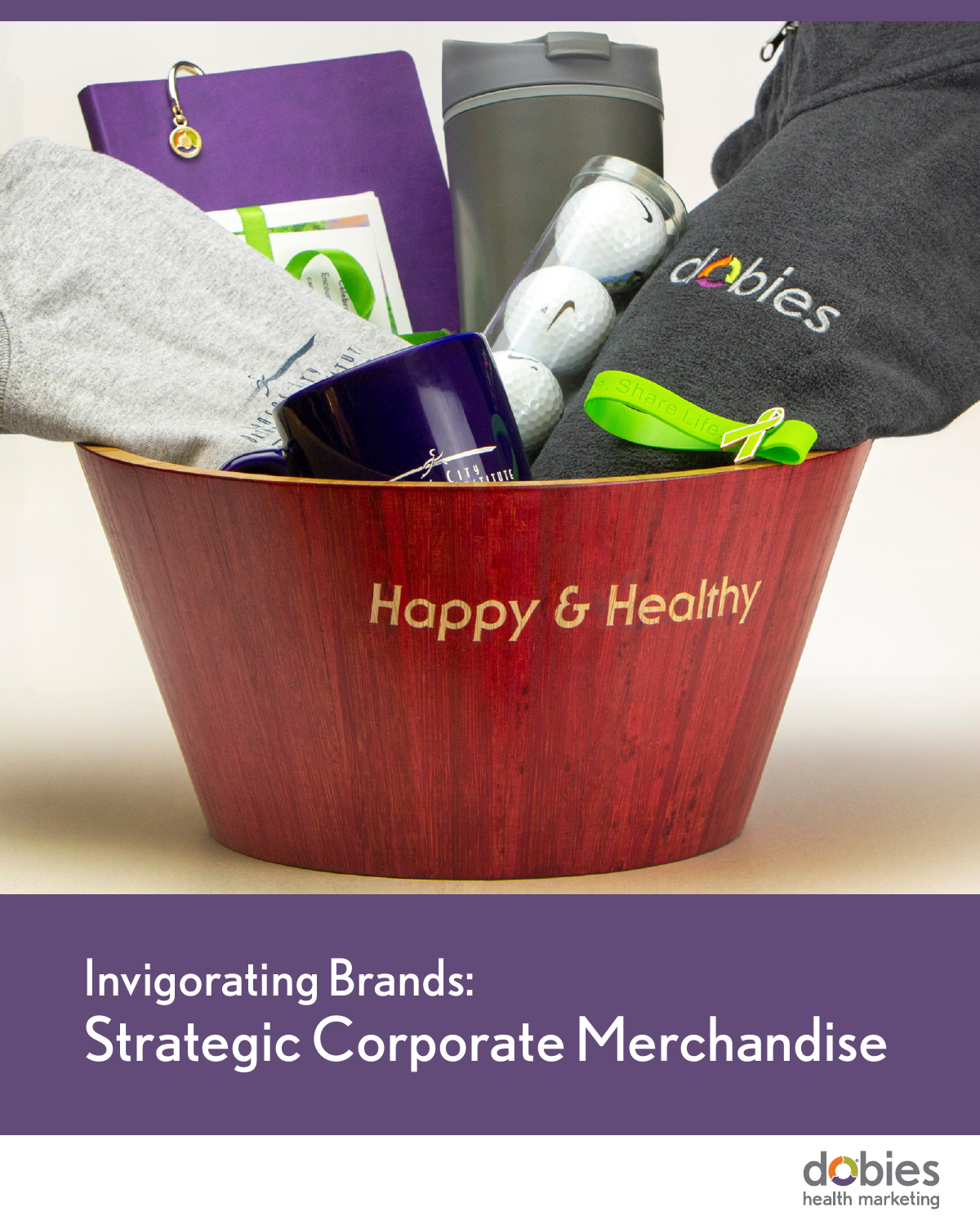





**dobies.com/merchandise**

### Customized merchandise and apparel to enhance your brand's reach, recall and resonance

For high-quality, affordable promotional items that offer great exposure and engagement, call on Dobies Health Marketing, the healthcare marketing and branding experts you can trust to deliver excellence. Our **Corporate Merchandise Program (CMP)** provides exceptional service, quality and pricing to support your branded merchandise needs. We secure apparel and merchandise for customer and employee events of all sizes to ensure your brand creates a lasting impression.

Our team is on the leading edge of the latest trends, with merchandise that will make your brand stand out. By leveraging our relationships with some of the largest distributors of promotional merchandise in the country, we bring you a broad selection of expertly branded items at exceptionally competitive prices.

## Branded merchandise on demand

Whether you need branded items for a one-time occasion or an expansive marketing initiative, our CMP:

- Delivers exceptional value within your timeline and budget
- Offers a wide selection and a variety of name brands, including Nike, Adidas, Under Armour, The North Face, Sony, Garmin and many others
- Provides all forms of decorating screen printing, embroidery, digitizing, laser engraving and more
- Ships most orders directly to you within 10 business days of your approval
- Ensures high-quality production of your logo to protect your brand's integrity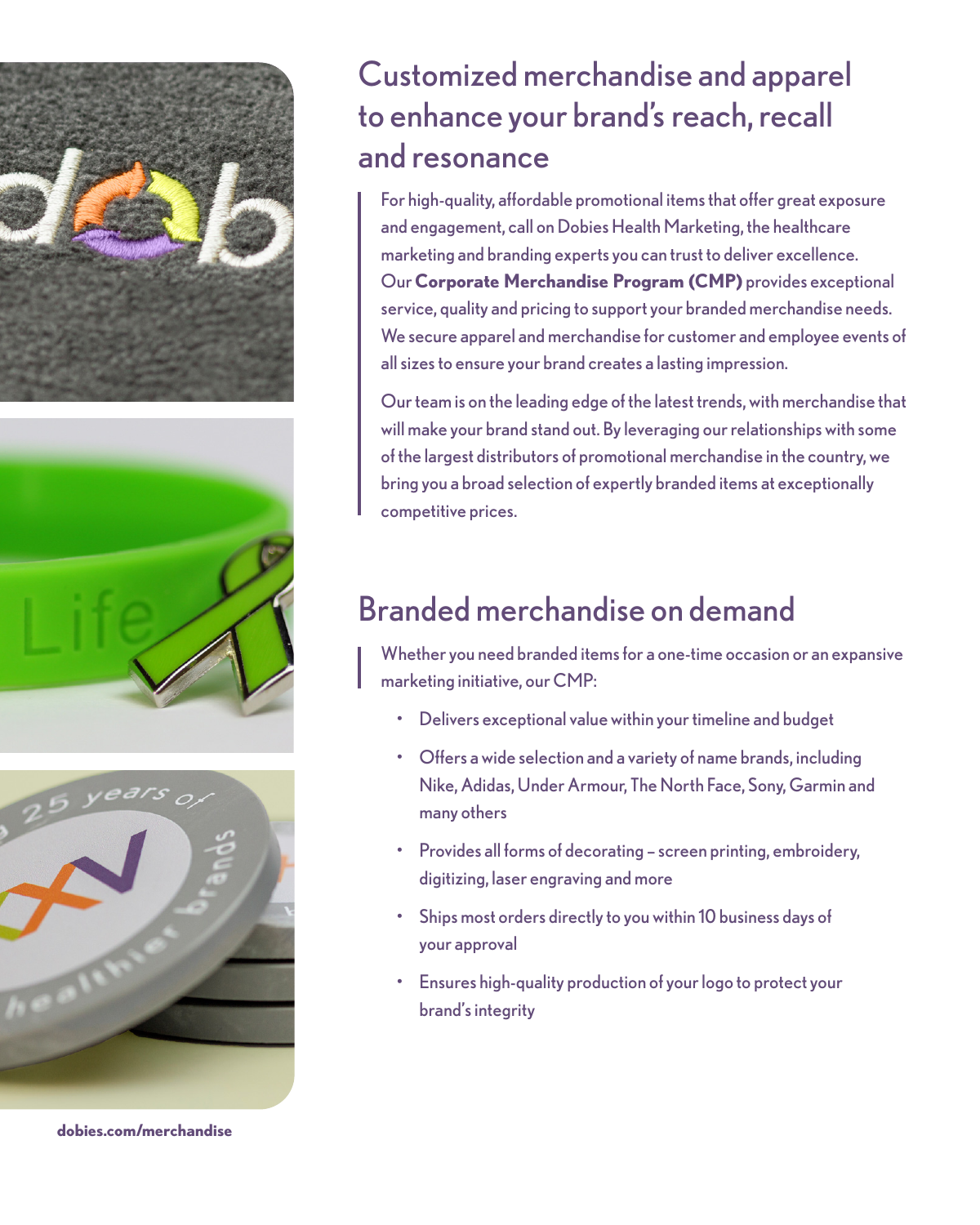### Corporate Merchandise Program

Our CMP makes it easy for your company to create a tangible representation of your brand – increasing your reach, recall and resonance. This turnkey option includes complimentary consultation services to assist as you design your own centralized merchandise program. Our goal is the same as yours: meeting your promotional merchandise needs while ensuring quality and efficiency across your entire organization.



#### **Key features of a centralized Corporate Merchandise Program:**

- **Quality and Brand Integrity:** CMP ensures adherence to your brand standards with each and every order across your organization, ensuring continuity and protecting your corporate identity
- **Centralized Ordering:** CMP streamlines the order process through a single point of contact and a singlesource vendor for simplified ordering and fast delivery
- **Optimal Pricing:** CMP leverages access to a national vendor to provide optimal industry pricing for organization-wide cost savings and efficiencies

**If you are ready to simplify your branded merchandise process with quality products and one-stop sourcing, contact the branding experts today.** 

> **Julie Amor President & Chief Strategy Officer** 816.595.6723 or jamor@dobies.com